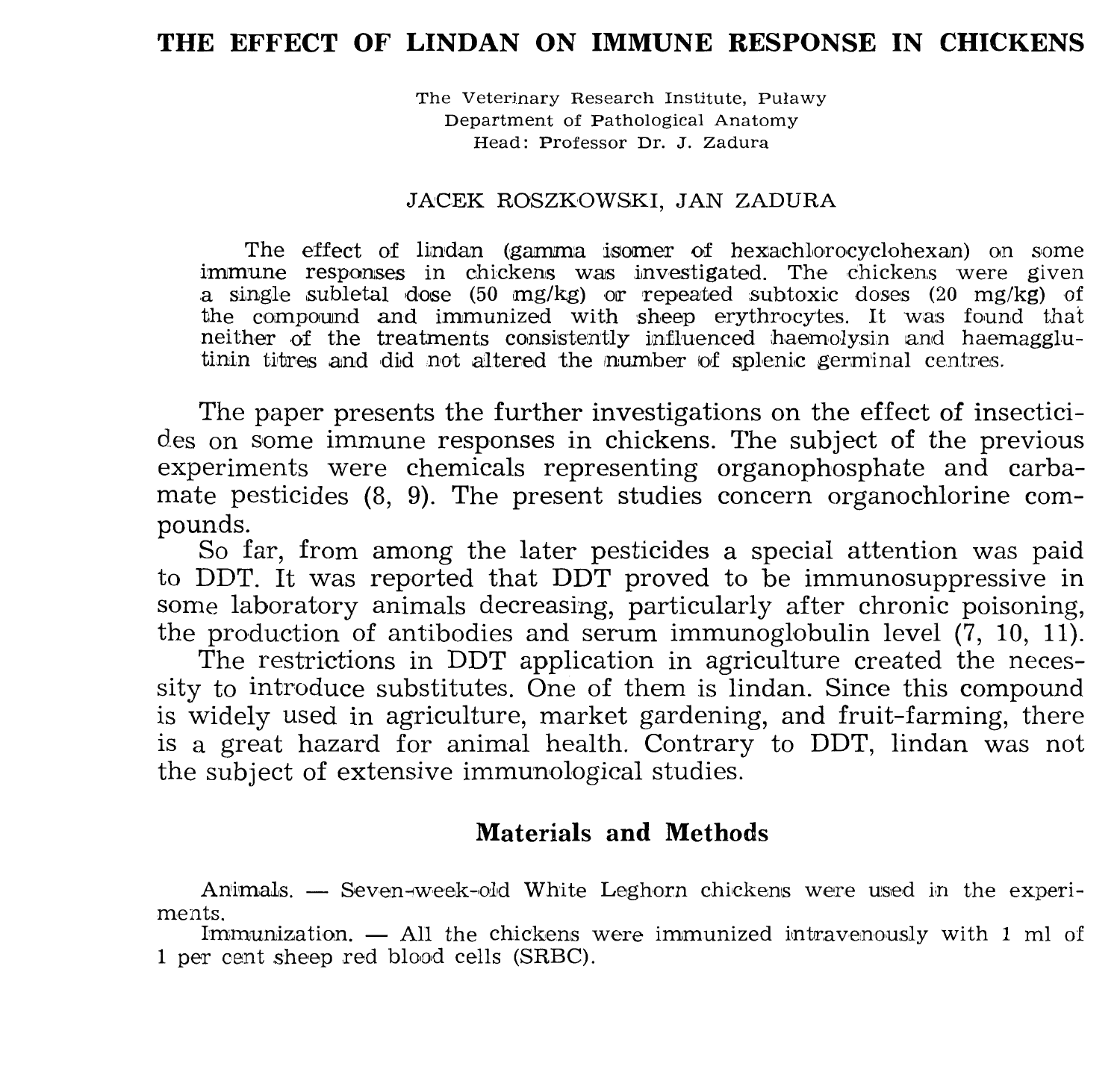Insecticide. — The birds were given 50 mg/kg body weight of lindan (gamma<br>isomer of hexachlorocyclohexan) supplied by Chemical Products Laboratory, Ja-<br>worzno, Poland. The compound was dissolved in soya-bean oil and admin

Serological examinations. - Haemolysins and haemagglutinins were determined according to methods described previously (8).

Histological examination.  $\stackrel{\sim}{-}$  To count splenic germinal centres, the spleens were fixed in formalin and paraffin sections stained with haematoxylin and eosin were prepared. The number of germinal centres was calculated per 1 mm<sup>2</sup> of the section area.

Statistical analysis. - The significance of differences was verified by use of Student's t test.

### **Results**

All the chickens poisoned with a single subletal dose of lindan showed clinical symptoms of intoxication. The symptoms were observed for 24–48 hours. Approximately 10–20 per cent of the chickens died.

The results of the serological and histological examinations of the chickens treated with a single dose are presented in Table 1. As can be

| Table |  |  |  |
|-------|--|--|--|
|-------|--|--|--|

The effect of a single subjetal dose of lindan on immune responses in chickens immunized with sheep erythrocytes

| Treatment<br>day | No. of splenic<br>germinal centres | Haemaglutinin<br>titre (log) | Haemolysin<br>(log)<br>titre |  |
|------------------|------------------------------------|------------------------------|------------------------------|--|
| not treated      | 0.95                               | 11.94                        | 5.16                         |  |
| $-1$             | 0.71                               | 12.08                        | 5.05                         |  |
| $0^*$            | 1.11                               | 11.40                        | 5.11                         |  |
|                  | 0.86                               | 11.65                        | 5.38                         |  |
| $\overline{2}$   | 1.00                               | 12.08                        | $4.00**$                     |  |
| 3                | 0.91                               | 11.62                        | 5.33                         |  |

\* Immunization

\*\*  $P < 0.05$ 

seen from the Table the prevailing majority of the poisoned birds displayed no significant differences in immunological indices as compared to controls. Only in chickens which were given lindan on the second day after immunization a significant statistically decrease in haemolysin titre was noticed.

In chickens receiving lindan for 48 days, all mean values of immunologic indices and absolute spleen weights were lower than those in control group (Table 2). However, only the difference between the spleen weights was confirmed statistically. This resulted from the fact that birds poisoned were by 37 per cent lighter than controls. Therefore, no differences were found between relative spleen weights calculated per kg body weight.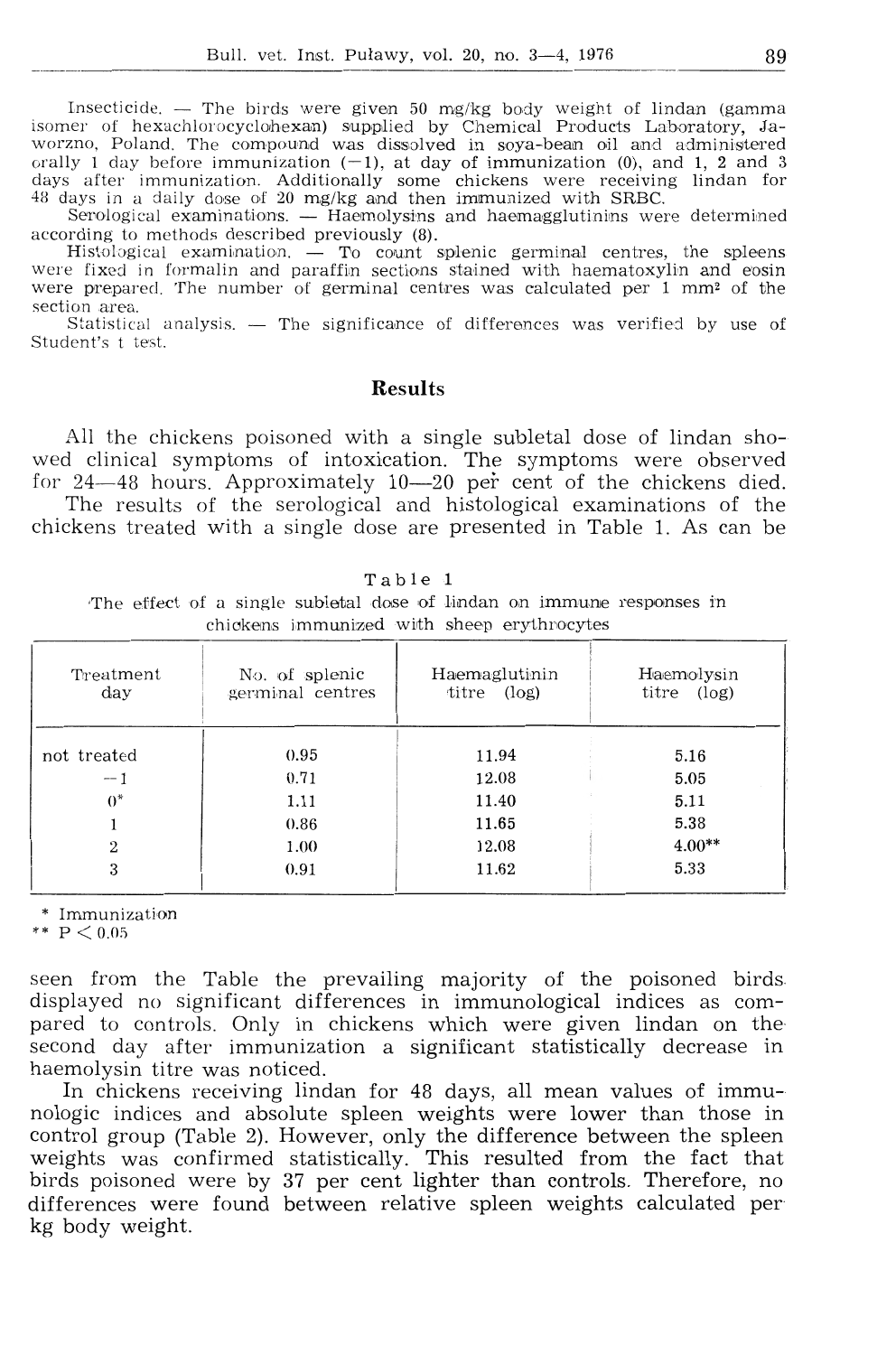### Table 2

The effect of repeated administration of lindan on immune responses and spleen weights in chickens immunized with sheep erythrocytes

|                                   | No. of<br>splenic<br>germinal<br>centres | Haema-<br>glutinin<br>titre (log) | Haemo-<br>lysin<br>titre $(\log)$ | Spleen weight   |                  |
|-----------------------------------|------------------------------------------|-----------------------------------|-----------------------------------|-----------------|------------------|
|                                   |                                          |                                   |                                   | absolute<br>g   | relative<br>g/kg |
| Comtrol<br>Treated<br>with lindan | 0.83<br>0.68                             | 14.77<br>14.27                    | 6.22<br>5.77                      | 3.52<br>$2.21*$ | 1.86<br>1.88     |

 $*$  P  $< 0.05$ 

### **Discussion**

The results obtained in this study indicated that despite the obvious symptoms of a serious intoxication, lindan showed no essential influence. except one case, on haemolysin and haemagglutinin production. The lack of this influence was observed both in acute and chronic poisoning.

Similar results were reported by other authors who poisoned chickens with another organochlorine compound  $-$  DDT. Latimer and Siegel (6) after the application of highly toxic doses of DDT found no significant alterations in antibody production against *Salmonella pullorum*  and bovine serum albumin antigens. Also, Glick (2) demonstrated that ingestion of DDT did not influence haemagglutinin levels in chickens although quantities of IgG and IgM were considerably reduced. On the other hand, however, chickens fed high doses of DDT and then subjected to various unfavourable factors (e.g. starvation) showed depressed ability to produce antibodies as compared with controls (3).

These findings differ in some measure from results obtained by Kośutzky et al. (5) who observed two-phase immune response in chickens poisoned with DDT. During the first phase, an increase in haemolysin titres was noticed, later the titres decreased below the normal level. Similarly Colmano and Gross (1) found that chickens receiving DDT metabolite - DDD were more resistant to Marek's disease and mycoplasmosis, and more sensitive to *E. coli* infection.

Taking into account all these experimental data, it is imposible to  $d$ raw any conclusive suggestion regarding the immunosuppressive properties of the examined compounds. At present one thing seems to be unquestionable that the discussed organochlorine chemicals, particularly DDT, are more immunodepressive in mammals than in birds. Although Ferencik et al. (4) demonstrated that lindan and DDT may alter the activity of lisosomal enzymes of immunocompetent cells in poisoned chickens, but these results were not confirmed by serological studies.